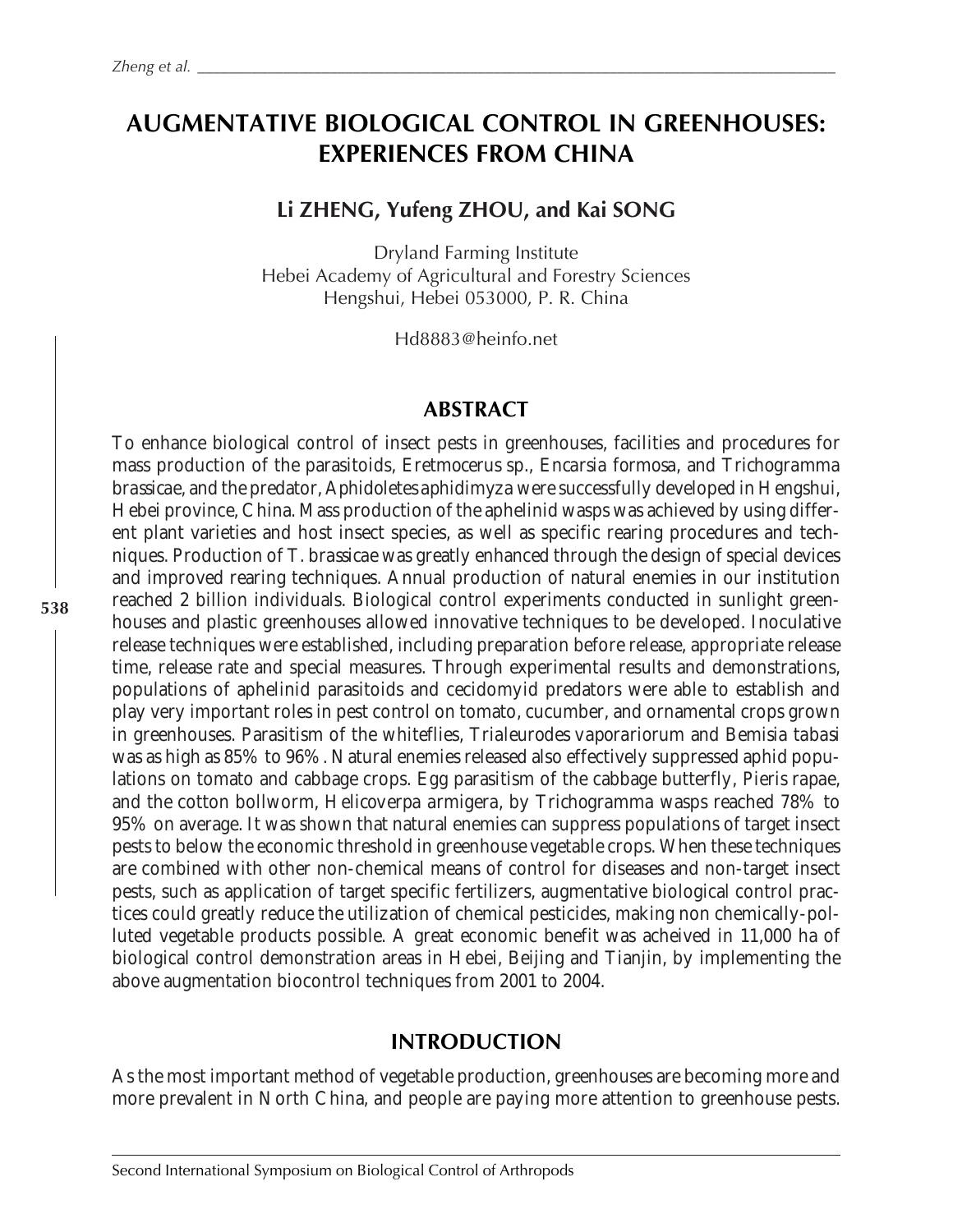Controlling greenhouse pests using chemical pesticides raises environmental concerns and can result in problems such as the development of resistance in pests. The use of biological control can overcome these problems while still providing adequate pest control.

# **ARTHROPOD PESTS AND THEIR NATURAL ENEMIES IN GREENHOUSES**

The main arthropods that are greenhouse pests in North China are the greenhouse whitefly, *Trialeurodes vaporariorum* (Westwood), tobacco whitefly, *Bemisia tabaci* (Gennadius) (Hemiptera: Aleyrodidae), cabbage aphid, *Brevicoryne brassicae* (L.) (Hemiptera: Aphididae), and several acarid species. There are also other pests in greenhouse, such as *Tetranychus urticae* Koch (Hemiptera: Tetranychidae), *Polyphagotarsonemus latus* Banks (Hemiptera: Hemisarcoptidae), *Liriomyza sativae* Blanchard (Diptera: Agromyzidae) and some coccids, etc. (Cheng 2002; He 1996; Qu *et al.* 2002; Shi *et al.* 1995; Zhang *et al.* 1997) These pests cause significant damage on the vegetables produced in these greenhouses.

There are many species of parasitic wasps that attack whitefly, including 34 from the genus *Encarsia*, 14 of the genus *Eretmocerus*, and several species of *Amitus* and *Metaphycus*. In China there are about 19 species of parasitic wasps which include *Encarsia formosa* Gahan, *Encarsia pergandiella* Howard and *Eretmocerus mundus* Mercet (Hymenoptera: Aphelinidae). Approximately 114 species (9 orders, 13 families) of whitefly predators are known to exist in China. Some of the most important of these are *Lygus pratensis* L. (Hemiptera: Miridae), *Chrysoperla sinica* Tjeder (Neuroptera: Chrysopidae) and several predatory mites (Zhang *et al.* 2003; 2004).

Some predators of greenhouse aphids were found to be: *Leis axyridis* Pallas, *Propylea japonica* Thunberg, *Coccinella septempunctata* L., *Adonia variegata* Coeze (Coleoptera: Coccinellidae), *Syrphus corollae* F., *Epistrophe balteata* De Geer, *Lasiopticus Pyrastri* L., *Sphaerophoria scripta* L. (Diptera: Syrphidae), *Aphidoletes apidimyza* Rondani (Diptera: Cecidomyiidae), *Eringonidium graminicolum* Sundevall (Araneae: Erigonidae), *Pardosa Tinsignita* Boes *et* Str. (Araneae: Lycosidae), *Chrysopa sinica* Tjeder, *Chrysopa septempunctata* Wesmael, *Chrysopa formosa* Brauer(Neuroptera: Chrysopidae), *Hemerobius humuli* Linnaeus (Neuroptera: Hemerobiidae), *Nabis sinoferus* Hsiao, *Nabis stenoferus* Hsiao (Hemiptera: Nabidae), *Orius minutus* L. (Hemiptera: Anthocoridae), and *Deraeocoris punctulatus* Fall (Hemiptera: Miridae). Parasitoids that help control these greenhouse aphids include species from the hymenopteran families: Ichneumonidae, Braconidae, and Chalcidae. As well, a parasitic fungus (Chen 2002; Chinese Academy of Science (Zooscopy Institute) 1978; He *et al.* 1986; Liu 2000; Xia *et al.* 2004).

Non-parasitic natural enemies of phytophagous mites found in China include ladybird beetles, the anthocorid, *Phytoseiulus persimilis* Athias-Henriot (Acariformes: Phytoseiidae), and *Campylomma chinensis* Schuh (Hemiptera: Mirridae). It has been reported that *P. persimilis* successfully controls phytophagous mites both in its native habitat, and in other habitats abroad (Dong *et al.* 1986; Liang 2004; Yang *et al.* 1989).

Worldwide, arthropod natural enemies of thrips include species of Nabidae, Miridae, Anthocoridae, Sphecidae, Eulophidae, Trichogrammatidae, Mymaridae, Coccinellidae,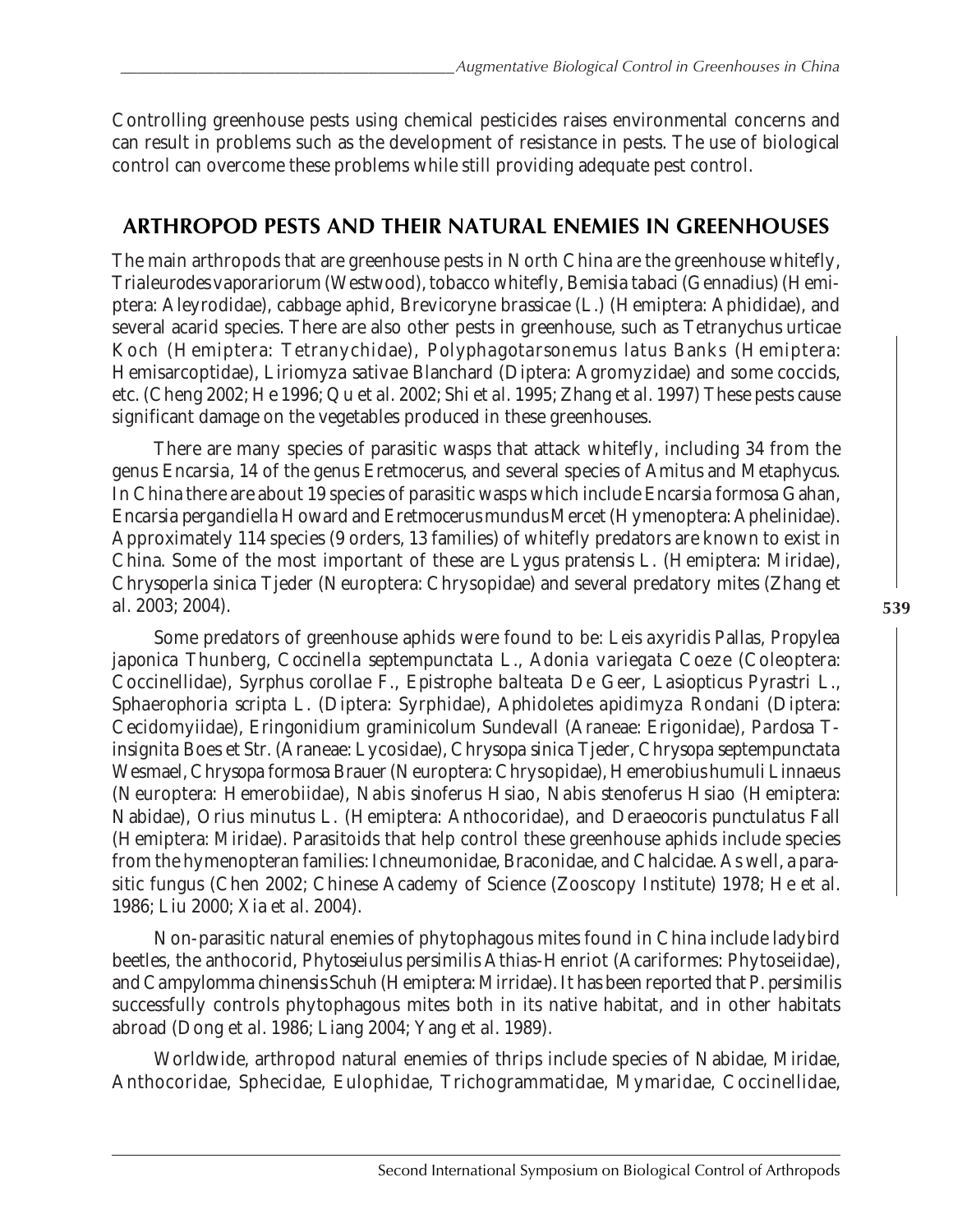Syrphidae, Dolichopodidae, Cecidomyiidae, Aeolothripidae, and some predatory mites (Ananthakrishnan 1973; Lewis 1973).

In China, there are few reports about the natural enemies of common thrips. Qing *et al*. (2004) found that predatory arthropods include *Campylomma chinensis*, *Cyrtorhinus lividipennis* Reuter (Hemiptera: Miridae), *Orius simillis* Zheng (Hemiptera: Anthocoridae), *Geocoris pollidipennis* F. (Hemiptera: Lygaeidae), *Scolothrips takahashii* Piesneer (Thysanoptera: Thripidae), some ladybird beetles, spiders, and ants. A total of 10 families and about 20 species of predators; among them, *C. chinensis* are the dominant natural enemies (Qing *et al.* 2004).

The known predatory arthropods of leaf miners include *Propylaea japonica*, *C. septempunctata*, *E. graminicolum*, and *P. T-insignita*. The parasitic wasps include *Opius spp.* and *Dacnusa spp.* (Lu *et al.* 2000); species of *Chrysocharis*, *Dacnusa*, *Diglyphus*, *Opius*, *Neochrysocharis*, *Hemiptarsenus* and *Halticoptera* are some of the more common parasitoids found to control leaf miner (Chen *et al.* 2001).

# **MASS-REARING OF BENEFICIALS IN CHINA**

In recent years, techniques for mass-rearing beneficials have been developed and improved, to efficiently control major arthropod greenhouse pests. Several species can now be produced on a large-scale, and released in greenhouses in China. Beneficials such as *Trichogramma spp.*, *E. formosa*, *Eretmocerus spp.*, *P. persimilis* and *Aphidoletes apidimyza* have been successfully mass-produced by the Hengshui Tianyi Bio-control Company, Dryland Farming Institute.

### *TRICHOGRAMMA* **SPP.**

In order to rear *Trichogramma spp.* with high selectivity to vegetable pests, *Sitotroga cerealla* eggs were used as host eggs. Several species, including *T. evanescens, T. pretisum, T. brassicae, T. embryophagum,* and *T. cacoaciae* can be mass-produced using this system. For mass-production of *S. cerealla* eggs, new production line and rearing techniques were developed. A specially made egg auto-collection machines were used and over 10 million eggs could be collected in 24 hours, provided there is an ample supply of emerged moths. Other equipment for use in moth rearing and egg purification was also developed by Hengshui Tianyi Biocontrol Company in Hebei, China (Zheng 2003; 2004).

### *ENCARSIA FORMOSA* **AND** *ERETMOCERUS* **SP***.*

It is very important to find a proper variety of fod plants to feed to the insect hosts of both *Encarsia* and *Eretmocerus*. Since tobacco can be perennially cultured in greenhouses, varieties of tobacco were screened for their suitability as host plants for whitefly. Selection of these varieties ensures that sufficient numbers of whiteflies survive for a longer time, offering ample host accessibility to both *Encarsia* and *Eretmocerus*. Wasps oviposit into the young whitefly larvae, and when they develop to their pupal stage they are harvested. A special mass-production procedure of *Encarsia* and *Eretmocerus* has been developed by HTBC in Hebei, China (Zheng 2004).

**540**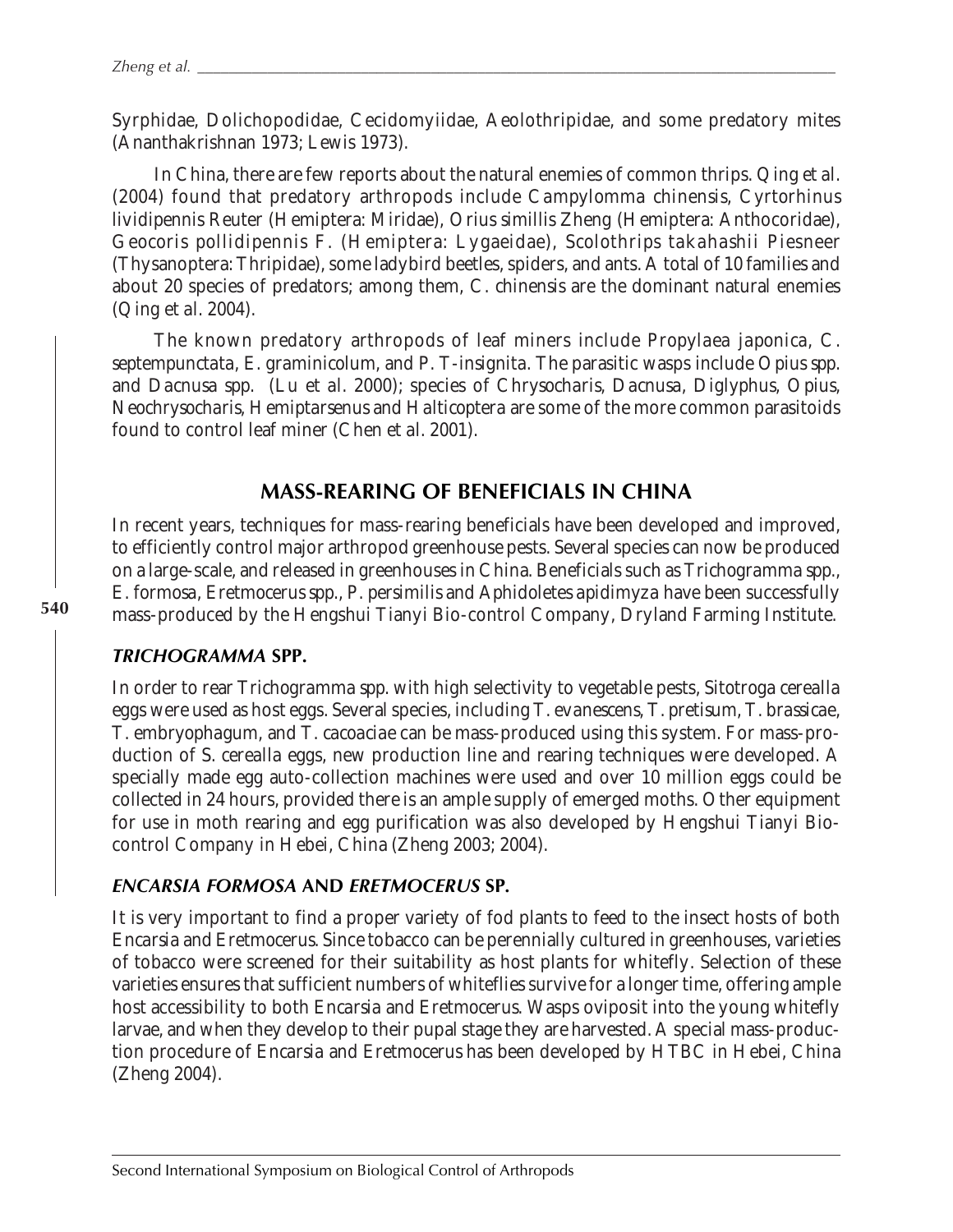## *APHIDOLETES APIDIMYZA*

For mass rearing of *A. apidimyza*, insect hosts and their host plants were selected. The HTBC has also developed mass-rearing techniques of *A. Apidimyza* (Zheng 2004).

#### **OTHER BENEFICIALS**

Jiexian Jiang studied the mass-rearing and application of *Aphidius gifuensis,* and found that this parasitoid could be used to control the damage caused by aphids (Jiang *et al.* 2003). Although there are many natural enemies of aphids worldwide, only *A. apidimyza* has been reared on a large scale, and used in greenhouses.

It is very difficult to mass-rear ladybird beetles with artificial food. It has been reported however, that an artificial food diet, suitable for a female ladybird beetle to lay eggs on, has been successfully produced in China. An artificial diet for lacewings has also been successfully made, what's more, all stages of lacewing could develop on artificial eggs.

# **RELEASE OF BENEFICIALS AND BIO-CONTROL IN GREENHOUSES**

#### **PREPARATION BEFORE RELEASE**

To satisfy the need for a controlled effect, some preparatory measures need to be taken before the release of natural enemies. These measures include: growing clean seedlings for transplanting, cleaning and sterilizing greenhouses for about 15 days and fixing screens on ventilation devices to prevent access by outside insects. The above precautions allow inoculative releases of beneficials to be successfully made after transplanting seedlings into greenhouses.

#### **RELEASE OF** *ENCARSIA FORMOSA* **TO CONTROL WHITEFLY**

These tiny wasps lay eggs inside the scales of developing whitefly larvae. The parasitoids then complete their development inside the whitefly larvae, killing the host in the process. Upon emergence, adults immediately begin to search for other larvae. Parasitized whitefly larvae are easy to recognize, as they will turn black over time.

When the average number of adult whitefly reaches 1000 in one greenhouse (about 0.05ha.), it is time to release *E. formosa*. The ratio of enemy versus adult pests is 3:1 (3000- 5000 wasps per house). Wasps are introduced every 7-10 days, and after 3-4 releases, a balance is reached between wasps and whiteflies, and the introduction of the parasitoids to the greenhouse can be stopped. The temperature of the greenhouse containing the wasps should be controlled and maintained between 15-35 °C.

### **RELEASE OF** *APHIDOLETES APIDIMYZA* **TO CONTROL APHIDS**

To control aphids successfully, *A. apidimyza* was introduced into the greenhouse before the aphid could damage the vegetables. These predators cripple the aphids by quickly injecting a paralyzing toxin, then sucking out the body fluid, leaving a shriveled aphid husk still attached to the leaf. When aphid numbers are high, they may kill many more aphids than they eat. Fully-grown predator larvae leave the plant to pupate in the soil.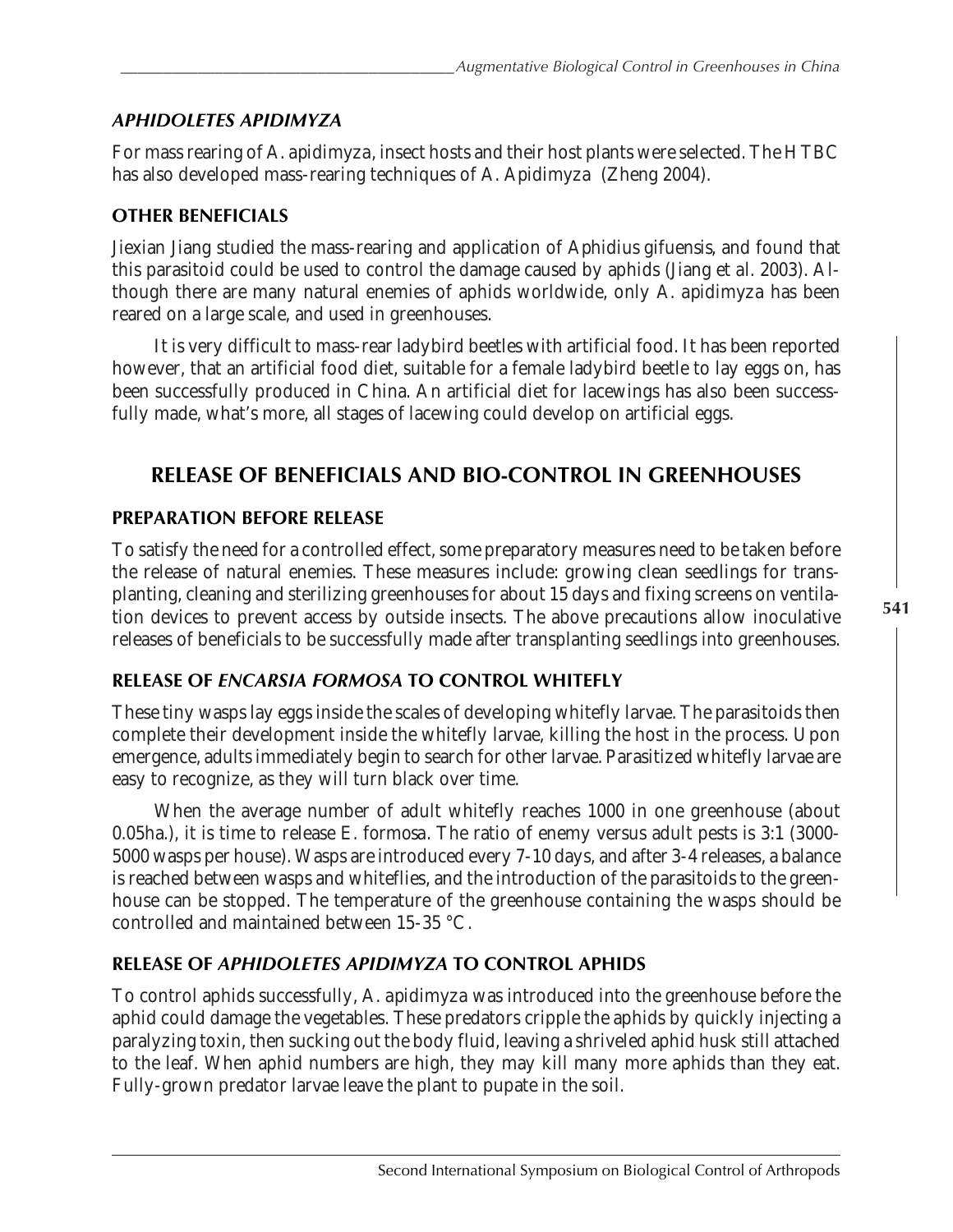If some wheat plants containing wheat aphid are brought into the greenhouse, *A. apidimyza* will survive on these aphids and the aphids will not feed on the greenhouse vegetables. As a result, initial aphid numbers can be controlled at low-density levels. At the first occurrence of aphids, *A. apidimyza* was released in the ratio of 1 larvae for every 20 aphids, and had a controlling effect after 2-3 continual releases.

#### **RELEASE OF** *TRICHOGRAMMA* **SPP***.* **TO CONTROL PESTS OF LEPIDOPTERA**

In greenhouses without screen or ventilation, pests of *Lepidoptera* may seriously damage vegetables. In this case, *Trichogramma* spp*.* should be introduced. Several days after their introduction into the greenhouse, *Trichogramma* spp*.* wasps will emerge from parasitized eggs and seek out a new lepidopteran host.

#### **RELEASE OF** *PHYTOSEIULUS PERSIMILIS* **TO CONTROL PHYTOPHAGOUS MITES**

The predatory mite, *P. persimilis*, is a very good natural enemy to control phytophagous mites. To efficiently control these mites, the ratio between *P. persimilis* and phytophagous mites should be about 1:10 to 1:20. *P. persimilis* was released every 7-10 days, and after 3-4 weeks the number of phytophagy mites dropped notably (Dong *et al.* 1986; Li *et al.* 2004).

This predator does not feed on the plant or shrub and is fully dependent on the spider mite and its eggs for food. Generally, only one introduction of *P. persimilis* is required each season, because the predator population remains in low numbers once control is gained. To obtain optimal reproduction rates, the temperature of the greenhouse should be maintained between 21-27°C.

# **OTHER BIOLOGICAL CONTROL METHODS IN GREENHOUSES**

#### **PATHOGENIC FUNGI OF INSECT PESTS**

Most pathogenic fungi used for the control of whitefly are Hyphomycetes including species of *Paecilomyces*, *Verticillium*, and *Aschersonia*. *Aschersonia aleyrodis* Webber (Sphaeropsidales: Sphaeriodaceae) is an important pathogenic fungus of whitefly and coccids, and much attention was given to *Paecilomyces fumosoroseus* Wize and *Verticillium lecanii* Zimmermann (Moniliales: Moniliaceae) (Xiao 2002; Zhang 2003; 2004).

There are 37 species of pathogenic fungus that can be used for the control of aphids. These are included within 9 genera of Entomophthorale and 7 genera of Hyphomycetes; among these, *Beauveria bassiana* Balsamo (Moniliales: Moniliaceae) and *V. lecanii* can also be used to control common thrips (Li *et al.* 2005; Qin *et al.* 2001).

#### **BIOLOGICAL PESTICIDES**

The main biological pesticides used in greenhouses today include *Bacillus thuringiensis* (Berliner) [*Bt*], abamectin, Azadirachtin and Polynactin. Athough pheromones were used to control pests during the 1960's, there are few reports on this topic. Due to the closed conditions within a greenhouse environment, kairomones that are produced by insect pests are not useful to many natural enemies. Some plants can produce metabolites such as terpene, alkene,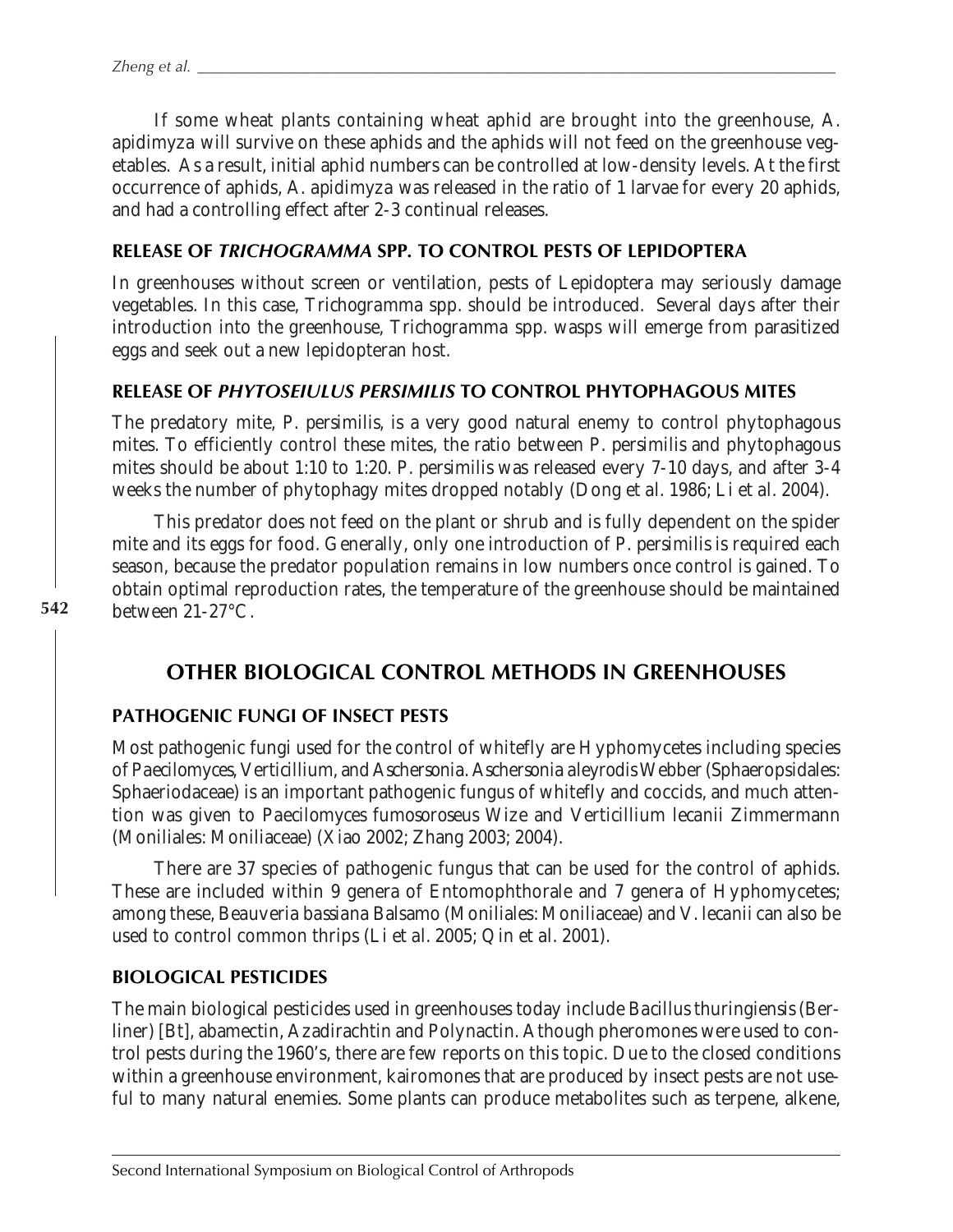alkaloid, lignin, steroid, flavone and polysaccharide, which can then be used to control greenhouse pests. Naturally occuring pesticides such as plecocidin, which is developed from plants, can be used in greenhouses to control pests and will not lead to environmental problems.

## **YELLOW BOARDS**

The use of yellow boards within a greenhouse environment can efficiently monitor the effects of biological control efforts. Approximately 20 yellow boards are sufficient in one house, and when hung properly in greenhouses, can attract whiteflies, aphids and leaf miners.

# **GREENHOUSE CONDITIONS IN CHINA**

Currently, the total greenhouse area in China is over 2 million ha. These all fall within three different categories:

- **Glasshouse.** The glasshouse is the style of greenhouse that provides the optimal conditions for use with natural enemies. There are about 1300ha of glasshouse in China, making up no more than 0.1% of the total greenhouse area. The main advantage to using this type of greenhouse is the control one has over the environmental conditions through the use of heaters, fans and other devices. The temperature can be maintained above 15°C during the cold season and below 35°C during the hot season, and the humidity in these glasshouses can also be reduced or raised to an optimal level. Optimal control can easily be reached after the release of the beneficials into the glasshouse; however, much attention should be paid to monitoring the development of the insect pests while different crops with different growing seasons are harvested in the same house.
- **Cold plastic house.** One of the most extensively used greenhouse styles in China is the cold plastic house. These are covered only by plasticand crops cannot be grown during the wintertime; instead crops are produced during two growing seasons. For the first season, crops are planted in spring and harvested in summer. Since pests are not a serious problem in spring, farmers usually neglect to control them at the beginning of planting. Farmers also pay little attention to the pests in the summer, since the vegetables are beginning to be harvested. For the second season, crops are planted in summer or the beginning of autumn, and it is at this time when high populations of pests occur. Most farmers grow seedlings without using effective pest prevention methods; as a result, many pests are easily transported from outside into the plastic house when vegetables are transplanted. These high populations of pests make control much more difficult when releasing natural enemies.
- **Warm plastic house.** Another style of greenhouse, used most extensively in China, is the warm plastic house. A thick wall built on the north side of the house prevents penetration of the strong wind during cold winters, and allows crops to grow year-round. During most of the year, throughout each growing season temperature and humidity are satisfactory to release beneficial arthropods. It is only during the wintertime, because there is generally no heating temperature and humidity levels are unfavourable and the use of natural enemies is not possible.

**543**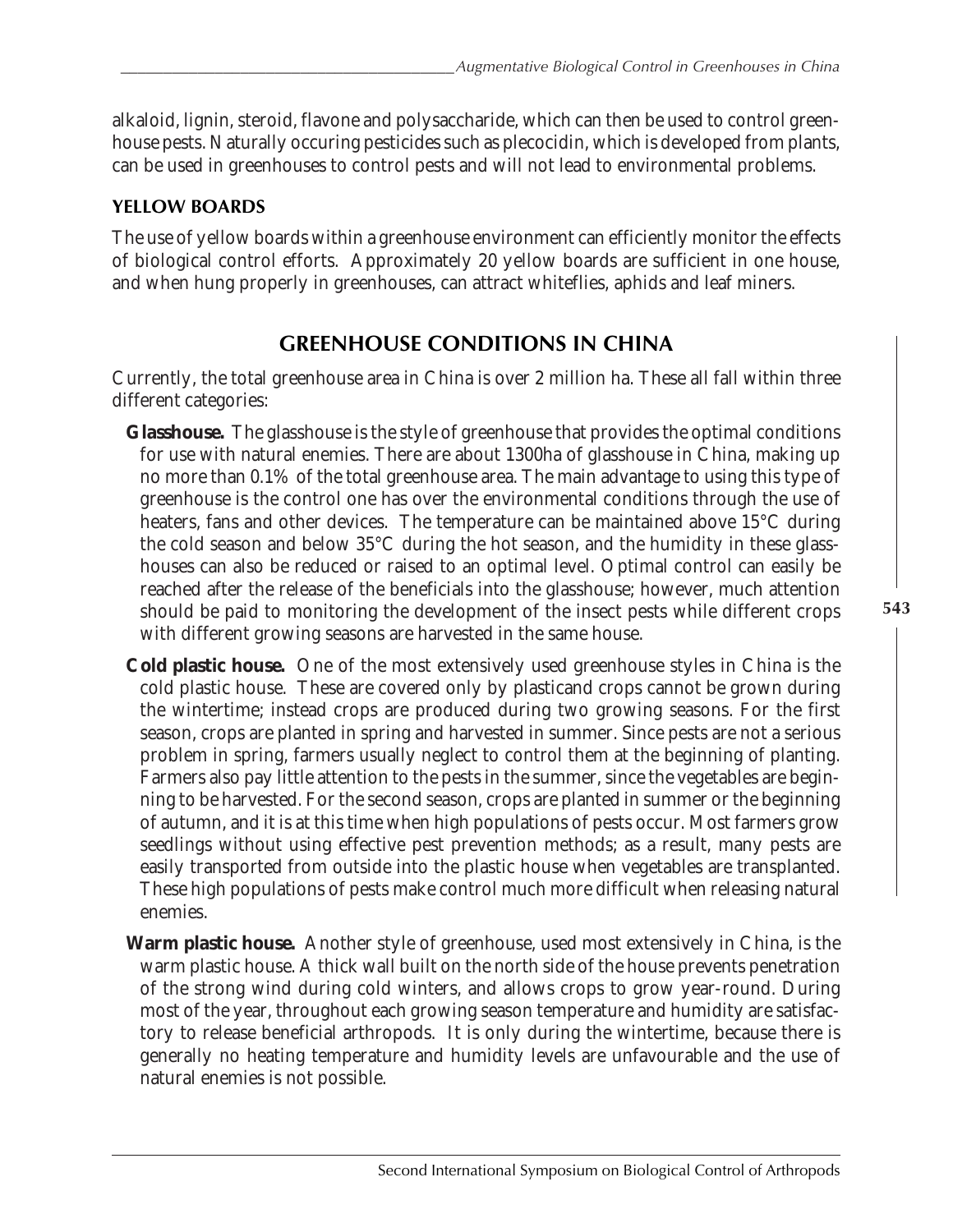In China, most of the greenhouses used are made of plastic, and are either a warm house or a cold house. To obtain efficient control of arthropod pests after the release of beneficials, we strongly suggest that farmers grow clean seedlings and use screen on the ventilation systems of their greenhouse, before applying biological control techniques.

With the improving demand for green food and the increasing greenhouse area, biocontrol in greenhouses will have a more important place with regards to pest control and safefood production. Improving bio-control and rearing measures will provide more efficient control over greenhouse pests.

#### **REFERENCES**

Ananthakrishnan,T. N. 1973. "Thrips: Biology and Control". Macmillan Co. India Ltd.

- Chen, J. 2002. Observation effect of natural enemy on the control of aphid in wheat fields. *Journal of Anhui Agricultural Science* **30**, 246-247.
- Chen, X., He, J., Xu, Zhihong, and Ma, Y. 2001. *Chinese Journal of Biological Control* **17**, 30-34.
- Cheng, Xueyin. 2002. Sustainable control measures against harmful insects in horticultural installation. *Forest Pest and Disease* **21**, 11-14.
- Dong, H., Guo, Y., Niu, L. 1986, Biological control of the two spotted spider mites with *Phytoseiulus persimilis* on four ornamental plants in greenhouse, *Chinese Journal of Biological Control* **2**, 59-62.
- He, F., Wang, Y., Yan, F., Li, X., Zhao, Y., and Fan, D. 1996. The natural enemy of aphid and its population dynamic state in maize field. *Journal of Liaoning Agricultural Sciences* **4**, 17-21.
- He, P.,1996. Investigation of pest species and the control of the main insect pests in the exhibition greenhouse of Beijing botanical garden. *Chinese Bulletin of Botany* **13**, 44-47.
- Jiang, J., Wang, K., Zhang, H., and Zhu, G., 2003. The study about rearing and using of *Aphidius gifuensis*. *Journal of Shanghei Agricultural Sciences* **19**, 97-100.
- Lewis,T. 1973. "Thrips: Their Biology, Ecology and Economic Importance." Academic Press, New York, U.S.A.
- Li, L., Lu, X., Liu, H., and Zhang, G., 2004. Studies on reproduction and application of *Phytoseiulus persimilis* in China. *Journal of Jilin Agricultural University* **26**, 402-410.
- Li, W., Xuan, W., Ang, H., Sheng, C., and Miao, C. 2005. Review of entomogenous fungi infecting aphids in China. *Chinese Bulletin of Entomology* **42**, 31-35.
- L,i X., Wang, K., Liu, C., and Xu, W. 2002. Studies on the piological traits and pathogeneic traits to whitefly in greenhouse of *Verticillium lecanii*. *Plant Protection* **28**, 28-31.
- Liang, Y. 2004 The life habit and use of natural enemies of mites, *Journal of Anhui Agricultural Sciences* **3**, 26.

Second International Symposium on Biological Control of Arthropods